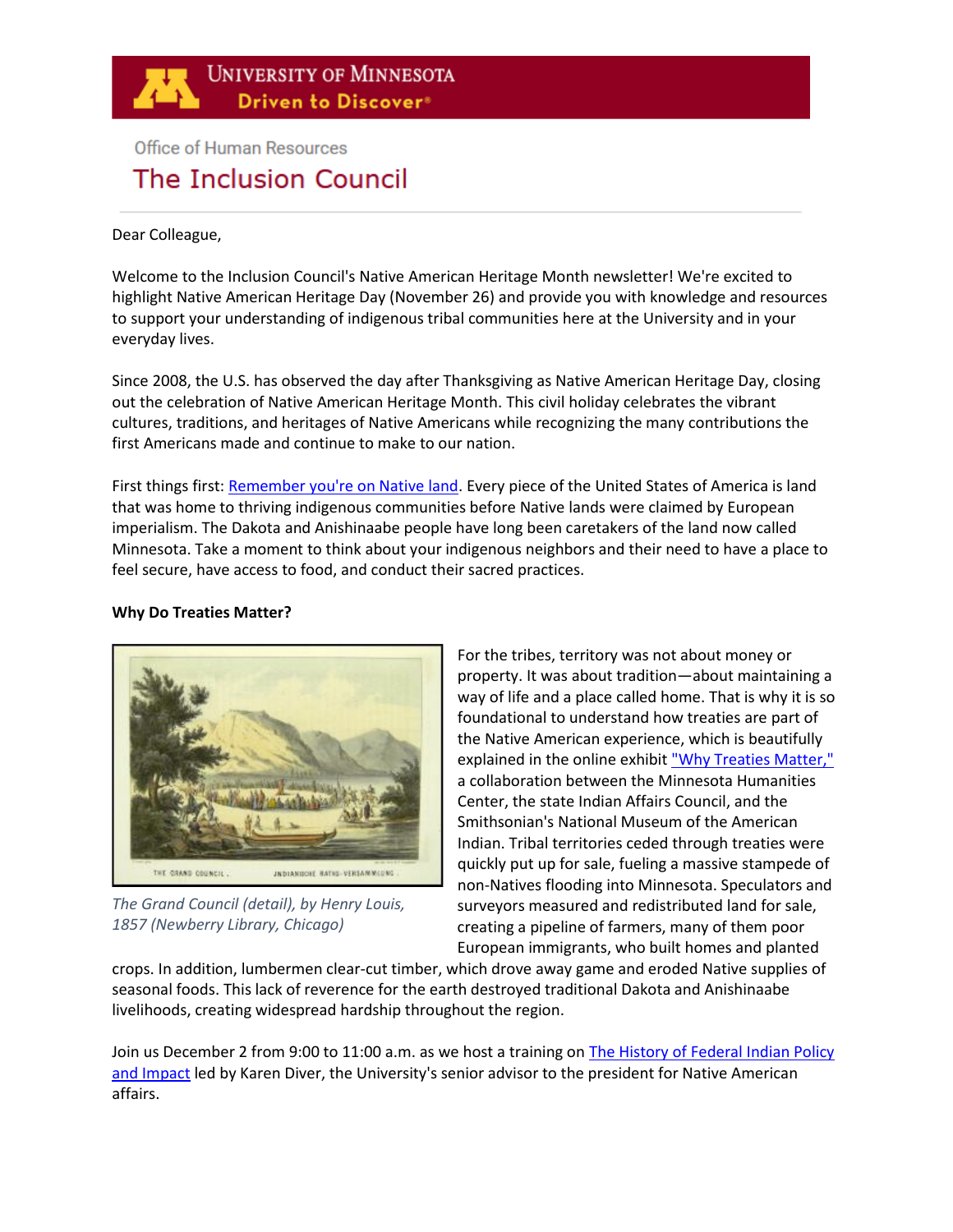#### **For Many Native Americans, Fall Is the Least Wonderful Time of the Year**



Fall is often portrayed as the ideal time of year for many Americans, but it also is a challenging time for many indigenous people, as [NPR reports.](https://www.npr.org/sections/codeswitch/2017/11/23/565437994/for-many-native-americans-fall-is-the-least-wonderful-time-of-the-year) The season celebrates traumatic events like Columbus Day, Halloween, and Thanksgiving. More locally, December marks a regional reminder of the [largest mass](https://indiancountrytoday.com/news/traumatic-true-history-full-list-dakota-38)  [execution](https://indiancountrytoday.com/news/traumatic-true-history-full-list-dakota-38) in American history of 38 Dakota leaders in Mankato, Minnesota, on the day after Christmas in 1862. The message that dominates global media is often one that misrepresents and diminishes indigenous people. "Fall is the annual middle finger this

country gives Native Americans," says Simon Moya-Smith, a journalist from the Oglala Lakota Nation who lives in New York City.

#### **How Jingle Dresses Are Healing Communities**



*1MMIW: Strength in Unity, by Eugene Tapahe*

Navajo photographer Eugene Tapahe launched the [Jingle Dress Project](https://www.vogue.com/article/jingle-dress-project-indigenous-design?utm_source=facebook&utm_medium=social&utm_campaign=onsite-share&utm_brand=vogue&utm_social-type=earned&fbclid=IwAR2s3-vuN8m4hl9C42Cjjypyq15_9_FIbJOz6hxSJIYzNwjzusPsNivS7SE) in 2020 in response to the COVID pandemic after a vision he had of bison grazing under the setting sun in Yellowstone National Park. Suddenly, jingle dress dancers appeared and started performing the traditional Ojibwe healing dance, with the bison slowly joining in. "The jingle dress is really important for Native people and the purposes of healing," Tapahe says. "In our Navajo traditions, we believe that there are four worlds, so each of them represent one of our worlds."

#### **Meet Karen Diver, the U's First Senior Advisor for Native American Affairs**



We are thrilled to highlight this grea[t conversation](https://www.youtube.com/watch?v=_aTvp5VHpiA) between President Gabel and Karen Diver, senior advisor for Native American affairs. Diver shares what she hopes to accomplish in her new role and how the University and Native American communities and Tribal Nations are working together to build meaningful, impactful partnerships.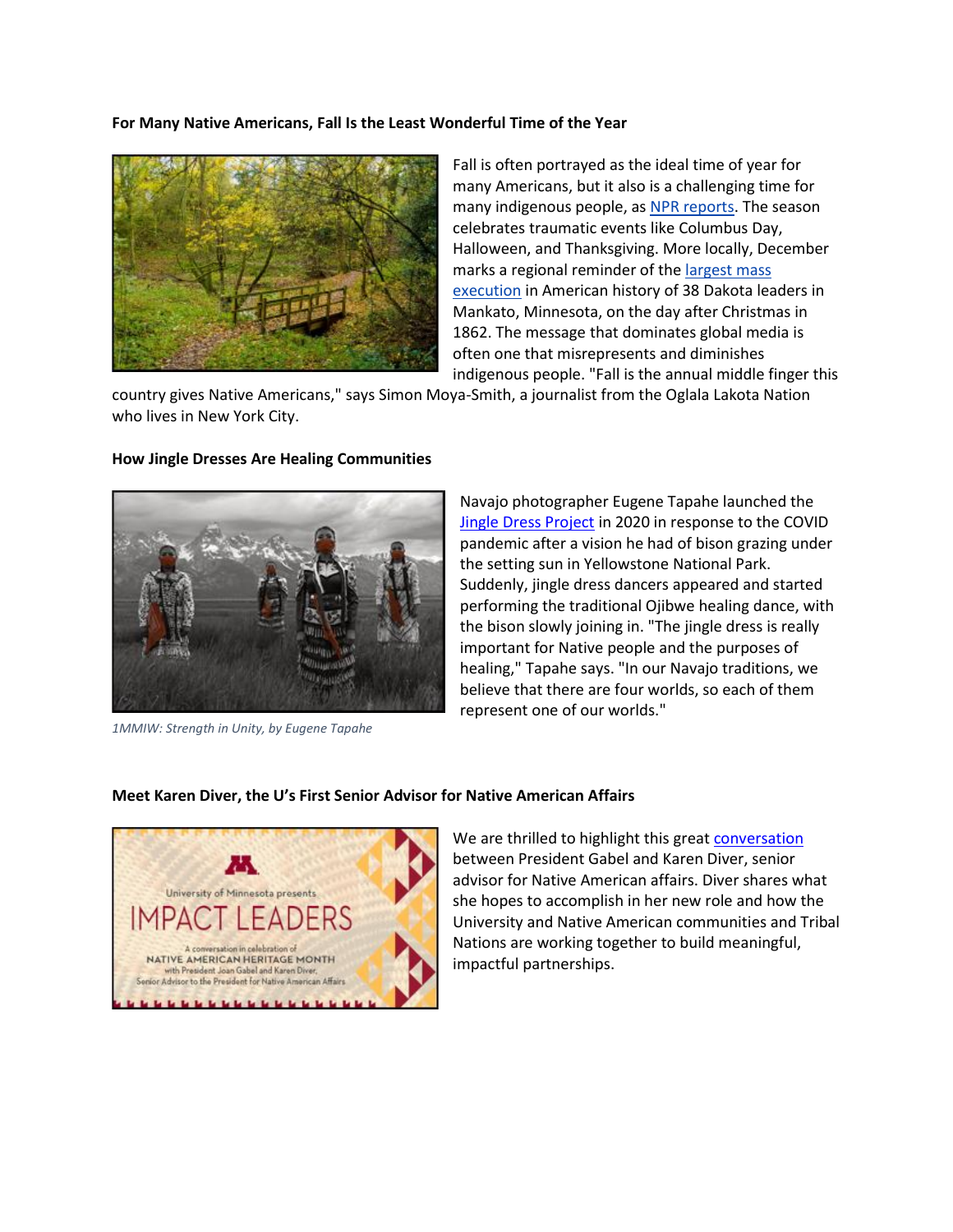#### **Native Americans in Higher Education**

- [Indigenous Perspectives on Native Student Challenges in Higher Education](https://www.higheredtoday.org/2020/01/28/indigenous-perspectives-native-student-challenges-higher-education/)
- [Native Voices and Visions](https://twin-cities.umn.edu/news-events/native-voices-and-visions) (University of Minnesota)
- [Land-Grab Universities: Owning the Truth and Sharing the Path to Making Amends](https://youtu.be/RzsptKrXLRE)

#### **Native Americans in Human Resources**

In HR, we need to recognize the impact our Native American communities continue to have in our profession. "Native Americans have a greater impact on employment than many people may realize," the Society for Human Resource Management reported in a 2020 [article.](https://www.shrm.org/about-shrm/news-about-shrm/pages/shrm-state-council-at-work-on-native-american-initiative-.aspx) "Three dozen Native American tribal nations support more than 85,000 jobs in Oklahoma, for example, with a financial impact of more than \$10 billion, according to a study by the National Congress of American Indians." The U.S. Department of Labor created a [best practice document](https://www.dol.gov/agencies/ofccp/compliance-assistance/outreach/indians-native-americans/best-practices) that focuses on how best to create an inclusive workforce for Native Americans. The more inclusive we are, the better a workforce we can be. The National Native American Human Resources Association shared thei[r 2020 HR challenges for Native](https://www.redw.com/blog/2020/10/30/top-tribal-hr-challenges-in-2020/)  [American workers,](https://www.redw.com/blog/2020/10/30/top-tribal-hr-challenges-in-2020/) which are worth looking at to see if we at the University also share the same opportunity for improvement.

# **Native Organizations and Media Sources to Follow**

- [Indian Country Today](https://indiancountrytoday.com/)
- [The Circle](https://thecirclenews.org/)
- [Indigenous Rising: An Indigenous Environmental Network Project](https://indigenousrising.org/)
- [IllumiNative](https://illuminatives.org/)
- [Protect the Sacred](https://www.protectthesacred.care/)
- [Native News Online](https://nativenewsonline.net/)
- [MIWRC](https://www.miwrc.org/)

# **Links to More Resources**

- [Reclaiming Native Truth](https://rnt.firstnations.org/)
- [How to Be an Ally in the Workplace: 13 Ways to Do It](https://ideas.ted.com/how-to-be-an-ally-in-the-workplace-13-ways-to-do-it/?utm_content=2021-10-21&utm_medium=social&utm_source=facebook.com&utm_campaign=social&fbclid=IwAR24EqV0XhQt0i8CZq8QTwcdv-DjIr1xcCneqJ_cAC7NEJGbXjuQX0rpYyQ)
- [Rethinking Thanksgiving Celebrations: Native Perspectives on Thanksgiving](https://americanindian.si.edu/nk360/informational/rethinking-thanksgiving)
- [American Indian Perspectives on Thanksgiving](https://americanindian.si.edu/sites/1/files/pdf/education/thanksgiving_poster.pdf)
- [Haudenosaunee Thanksgiving Address: Greetings to the Natural World](https://americanindian.si.edu/environment/pdf/01_02_Thanksgiving_Address.pdf)

# **Questions to Consider and Share on th[e OHR Inclusion Council Slack Channel](https://app.slack.com/client/T016T4MRDPH/C0176FHCHBP)**

- What is your connection to Native American Heritage Day and Month?
- How is your local community connected to the Lakota and Ojibwe people of Minnesota?
- How have you changed your language and family activities as a result of learning more about Native American Heritage Month?
- How can I adjust my influence and resources to start supporting Native American communities?

# **Current Events**

• [Native American Promise Tuition Program](https://system.umn.edu/native-american-promise-tuition-program) (University of Minnesota)